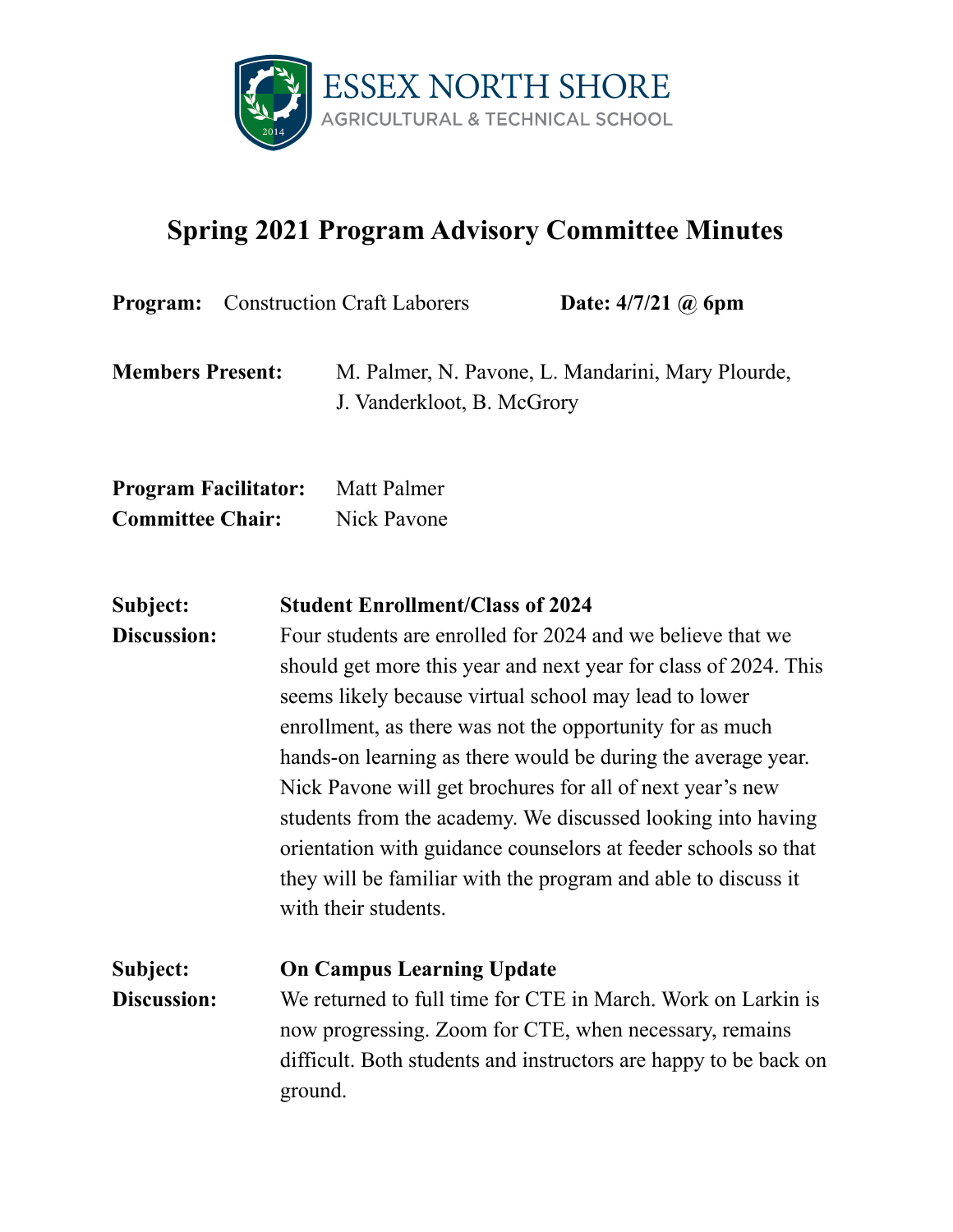

## **Subject: Curriculum Bias/Programmatic Review Discussion:** Jayme brought up that we could use more hands-on learning, and other instructors agreed. We would like to bring in more experts in specific topics, such as pipe laying and concrete placement. We discussed a new, more user friendly format of the curriculum for instructor use. Lou Mandarini encouraged us to consider today's construction and likely future construction as we review the curriculum in order to ensure that instruction is relevant to what students would be likely to encounter in the workplace. Nick Pavone mentioned that, at Durfee, the students build a bridge in their space every year, and instructors would like to learn more about that project and consider similar projects in our program in the future. **Subject: Senior Portfolio Showcase Discussion:** Not applicable- As of right now, we have no Essex Tech seniors for the next two years. **Subject: Employee Outlook/Industry Trends Discussion:** Not discussed specifically **Subject: Recommendations for Program Discussion:** We recommended creating a miniature Skill Competition alongside other craft laborer programs in the area. See Curriculum Bias/Programmatic Review section for other recommendations.